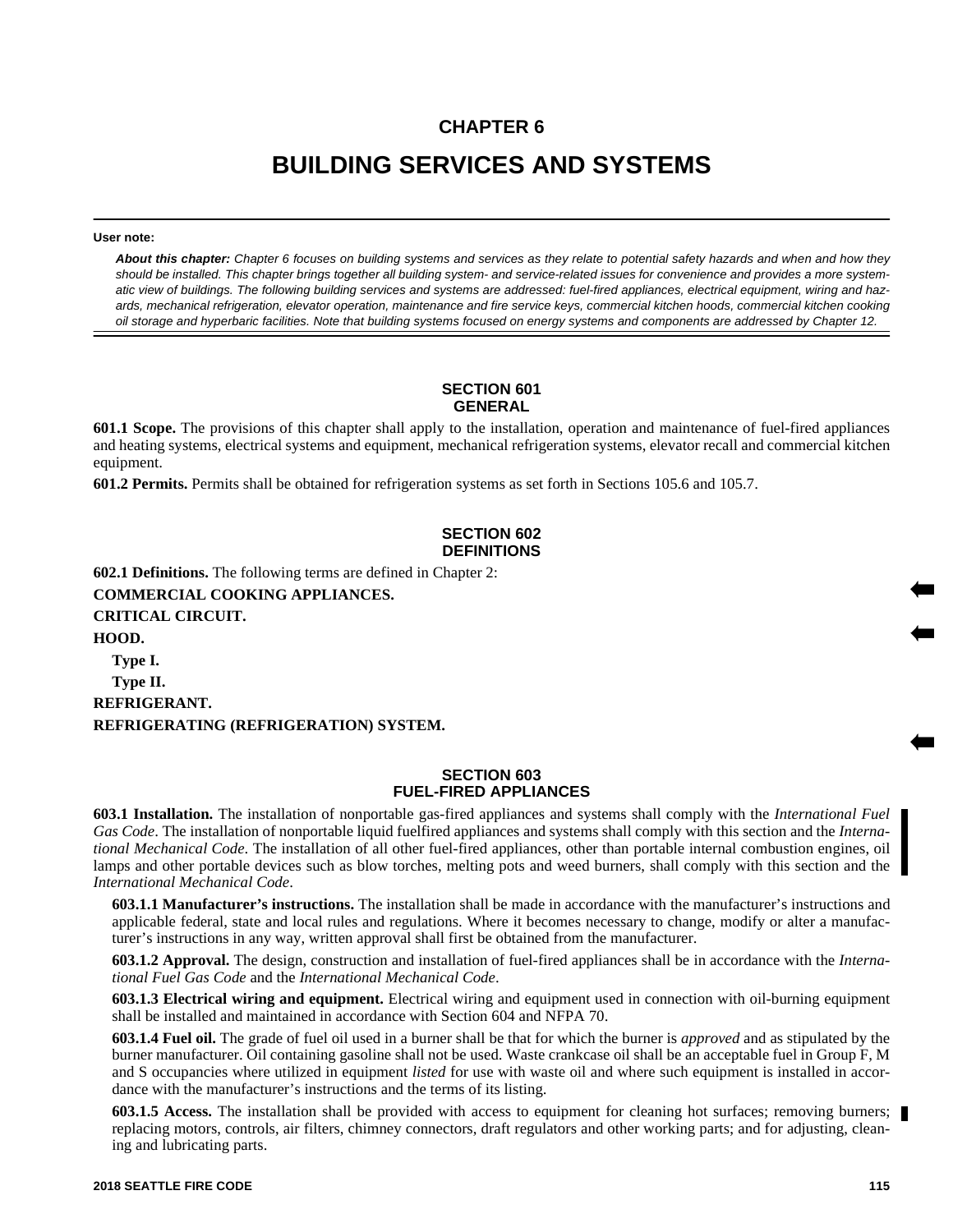**603.1.6 Testing, diagrams and instructions.** After installation of the oil-burning equipment, operation and combustion performance tests shall be conducted to determine that the burner is in proper operating condition and that all accessory equipment, controls, and safety devices function properly.

**603.1.6.1 Diagrams.** Contractors installing industrial oil-burning systems shall furnish not less than two copies of diagrams showing the main oil lines and controlling valves, one copy of which shall be posted at the oil-burning equipment and another at an *approved* location that will be available in case of emergency.

**603.1.6.2 Instructions.** After completing the installation, the installer shall instruct the *owner* or operator in the proper operation of the equipment. The installer shall furnish the *owner* or operator with the name and telephone number of persons to contact for technical information or assistance and routine or emergency services.

**603.1.7 Clearances.** Working clearances between oil-fired appliances and electrical panelboards and equipment shall be in accordance with NFPA 70. Clearances between oil-fired equipment and oil supply tanks shall be in accordance with NFPA 31.

**603.2 Chimneys.** Masonry chimneys shall be constructed in accordance with the *International Building Code*. Factory-built chimneys shall be installed in accordance with the *International Mechanical Code*. Metal chimneys shall be constructed and installed in accordance with NFPA 211.

**603.3 Fuel oil storage systems.** Fuel oil storage systems shall be installed in accordance with this code. Fuel-oil piping systems shall be installed in accordance with the *International Mechanical Code*.

#### **Point of Information**

Due to the high prevalence of leaking oil storage tanks in Seattle and that because many may be beyond their useful life, posing a hazard to people, property, and the environment, Seattle Fire Department may propose a retroactive code change applying storage tank design standards to storage tanks that are of a specific vintage (e.g., 20 years of age or older) in future editions of the Seattle Fire Code.

**603.3.1 Fuel oil storage in outside, above-ground tanks.** Where connected to a fuel-oil piping system, the maximum amount of fuel oil storage allowed outside above ground without additional protection shall be 660 gallons (2498 L). The storage of fuel oil above ground in quantities exceeding 660 gallons (2498 L) shall comply with NFPA 31.

**603.3.2 Fuel oil storage inside buildings.** Fuel oil storage inside buildings shall comply with Sections 603.3.2.1 through 603.3.2.7 or Chapter 57.

**603.3.2.1 Quantity limits.** One or more fuel oil storage tanks containing Class II or III *combustible liquid* shall be permitted in a building. The aggregate capacity of all tanks shall not exceed the following:

- 1. 660 gallons (2498 L) in unsprinklered buildings, where stored in a tank complying with UL 80, UL 142 or UL 2085.
- 2. 1,320 gallons (4996 L) in buildings equipped with an *automatic sprinkler* system in accordance with Section 903.3.1.1, where stored in a tank complying with UL 142.
- 3. 3,000 gallons (11 356 L) where stored in protected above-ground tanks complying with UL 2085 and Section 5704.2.9.7 and the room is protected by an *automatic sprinkler system* in accordance with Section 903.3.1.1.

**603.3.2.2 Restricted use and connection.** Tanks installed in accordance with Section 603.3.2 shall be used only to supply fuel oil to fuel-burning equipment, generators or fire pumps installed in accordance with Section 603.3.2.4. Connections between tanks and equipment supplied by such tanks shall be made using closed piping systems.

**603.3.2.3 Applicability of maximum allowable quantity and control area requirements.** The quantity of *combustible liquid* stored in tanks complying with Section 603.3.2 shall not be counted towards the maximum allowable quantity set forth in Table 5003.1.1(1), and such tanks shall not be required to be located in a *control area*.

**603.3.2.4 Installation.** Tanks and piping systems shall be installed in accordance with Section 915 and Chapter 13, both of the *International Mechanical Code*, as applicable.

**603.3.2.5 Separation.** Rooms containing fuel oil tanks for internal combustion engines shall be separated from the remainder of the building by *fire barriers*, *horizontal assemblies*, or both, with a minimum 1-hour fire-resistance rating with 1-hour fire-protection-rated *opening protectives* constructed in accordance with the *International Building Code.*

**Exception:** Rooms containing protected above-ground tanks complying with Section 5704.2.9.7 shall not be required to be separated from surrounding areas.

**603.3.2.6 Spill containment.** Tanks exceeding 55-gallon (208 L) capacity or an aggregate capacity of 1,000 gallons (3785 L) that are not provided with integral secondary containment shall be provided with spill containment sized to contain a release from the largest tank.

**603.3.2.7 Tanks in basements.** Tanks in *basements* shall be located not more than two stories below grade plane.

**603.3.3 Underground storage of fuel oil.** The storage of fuel oil in underground storage tanks shall comply with NFPA 31.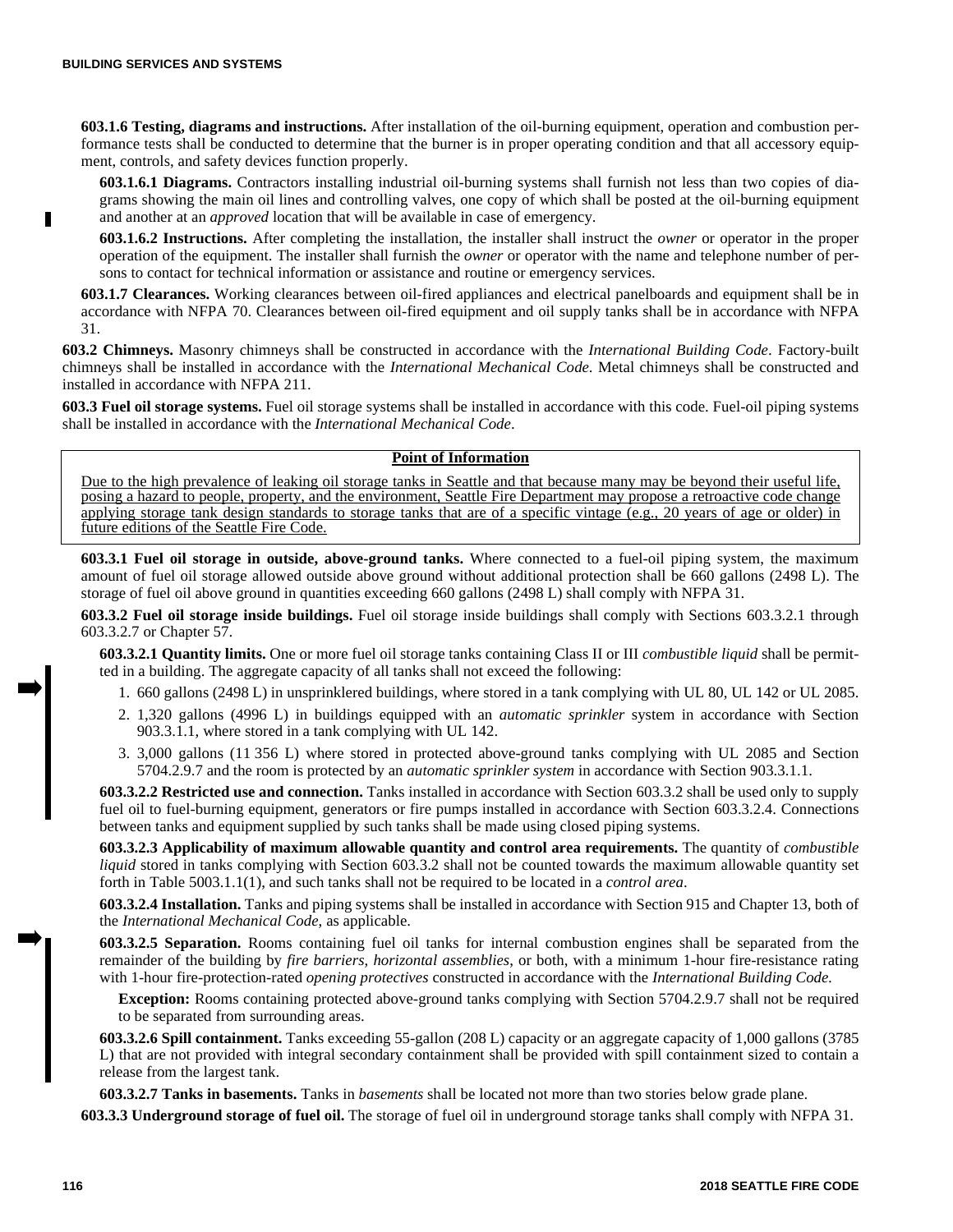**[W][S] 603.4 Portable unvented heaters.** Portable unvented fuel-fired heating equipment shall be prohibited in occupancies in Groups A, E, I, R-1, R-2, R-3 ( $(and R-4)$ ) and ambulatory care facilities.

#### **Exceptions:**

- 1. In one- and two-family *dwellings* portable unvented fuel-fired heaters, where approved and *listed* in accordance with UL 647.
- 2. Portable outdoor gas-fired heating appliances in accordance with Section 603.4.2.

**603.4.1 Prohibited locations.** Unvented fuel-fired heating equipment shall not be located in, or obtain combustion air from, any of the following rooms or spaces: sleeping rooms, bathrooms, toilet rooms or storage closets.

**603.4.2 Portable outdoor gas-fired heating appliances.** Portable gas-fired heating appliances located outdoors shall be in accordance with Sections 603.4.2.1 through 603.4.2.3.4.

**603.4.2.1 Location.** Portable outdoor gas-fired heating appliances shall be located in accordance with Sections 603.4.2.1.1 through 603.4.2.1.4.

**603.4.2.1.1 Prohibited locations.** The storage or use of portable outdoor gas-fired heating appliances is prohibited in any of the following locations:

- 1. Inside of any occupancy where connected to the fuel gas container.
- 2. Inside of tents, canopies and membrane structures.
- 3. On exterior balconies.

**Exception:** As allowed in Section 6.22 of NFPA 58.

**603.4.2.1.2 Clearance to buildings.** Portable outdoor gas-fired heating appliances shall be located not less than 5 feet (1524 mm) from buildings.

**603.4.2.1.3 Clearance to combustible materials.** Portable outdoor gas-fired heating appliances shall not be located beneath, or closer than 5 feet (1524 mm) to combustible decorations and combustible overhangs, awnings, sunshades or similar combustible attachments to buildings.

**603.4.2.1.4 Proximity to exits.** Portable outdoor gas-fired heating appliances shall not be located within 5 feet (1524 mm) of *exits* or *exit discharges*.

**603.4.2.2 Installation and operation.** Portable outdoor gas-fired heating appliances shall be installed and operated in accordance with Sections 603.4.2.2.1 through 603.4.2.2.4.

**603.4.2.2.1 Listing and approval.** Only *listed* and *approved* portable outdoor gas-fired heating appliances utilizing a fuel gas container that is integral to the appliance shall be used.

**603.4.2.2.2 Installation and maintenance.** Portable outdoor gas-fired heating appliances shall be installed and maintained in accordance with the manufacturer's instructions.

**603.4.2.2.3 Tip-over switch.** Portable outdoor gas-fired heating appliances shall be equipped with a tilt or tip-over switch that automatically shuts off the flow of gas if the appliance is tilted more than 15 degrees (0.26 rad) from the vertical.

**603.4.2.2.4 Guard against contact.** The heating element or combustion chamber of portable outdoor gas-fired heating appliances shall be permanently guarded so as to prevent accidental contact by persons or material.

**603.4.2.3 Gas containers.** Fuel gas containers for portable outdoor gas-fired heating appliances shall comply with Sections 603.4.2.3.1 through 603.4.2.3.4.

**603.4.2.3.1 Approved containers.** Only *approved* DOTn or ASME gas containers shall be used.

**603.4.2.3.2 Container replacement.** Replacement of fuel gas containers in portable outdoor gas-fired heating appliances shall not be conducted while the public is present.

**603.4.2.3.3 Container capacity.** The maximum individual capacity of gas containers used in connection with portable outdoor gas-fired heating appliances shall not exceed 20 pounds (9 kg).

[S] 603.4.2.3.4 Indoor storage prohibited. Gas containers shall ((not)) be stored ((inside)) outside of buildings  $(($ except $))$  in accordance with  $(($ Section 6109.9 $))$  the provisions of Sections 6109.12 through 6109.15.

**603.5 Heating appliances.** Heating appliances shall be *listed* and shall comply with Sections 603.5.1 and 603.5.2.

**603.5.1 Guard against contact.** The heating element or combustion chamber shall be permanently guarded so as to prevent accidental contact by persons or material.

**603.5.2 Heating appliance installation and maintenance.** Heating appliances shall be installed and maintained in accordance with the manufacturer's instructions, the *International Building Code,* the *International Mechanical Code,* the *International Fuel Gas Code* and NFPA 70.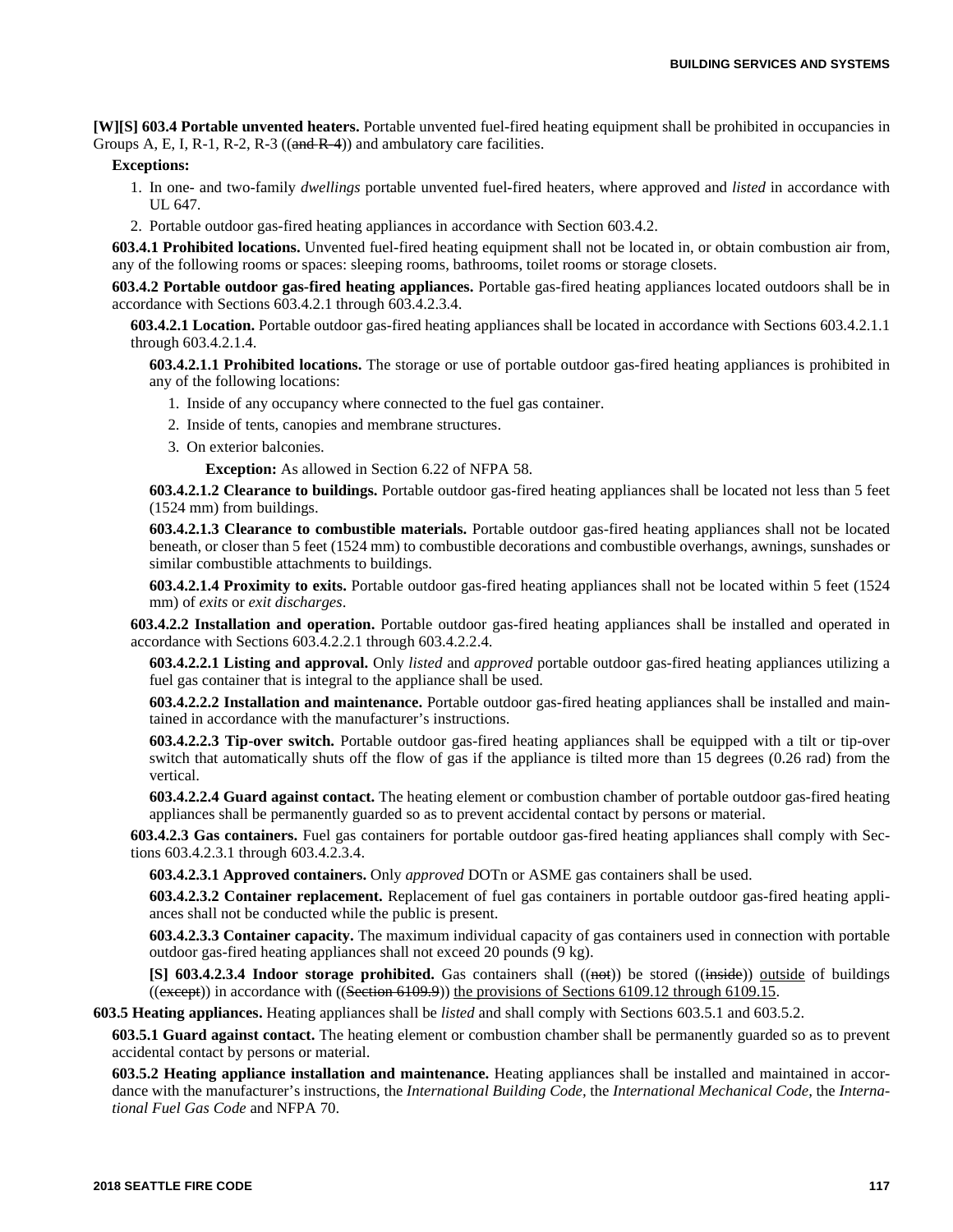**603.6 Chimneys and appliances.** Chimneys, incinerators, smokestacks or similar devices for conveying smoke or hot gases to the outer air and the stoves, furnaces, fireboxes or boilers to which such devices are connected, shall be maintained so as not to create a fire hazard.

**603.6.1 Masonry chimneys.** Masonry chimneys that, upon inspection, are found to be without a flue liner and that have open mortar joints which will permit smoke or gases to be discharged into the building, or which are cracked as to be dangerous, shall be repaired or relined with a *listed* chimney liner system installed in accordance with the manufacturer's instructions or a flue lining system installed in accordance with the requirements of the *International Building Code* and appropriate for the intended class of chimney service.

**603.6.2 Metal chimneys.** Metal chimneys that are corroded or improperly supported shall be repaired or replaced.

**603.6.3 Decorative shrouds.** Decorative shrouds installed at the termination of factory-built chimneys shall be removed except where such shrouds are *listed* and *labeled* for use with the specific factory-built chimney system and are installed in accordance with the chimney manufacturer's instructions.

**603.6.4 Factory-built chimneys.** Existing factory-built chimneys that are damaged, corroded or improperly supported shall be repaired or replaced.

**603.6.5 Connectors.** Existing chimney and vent connectors that are damaged, corroded or improperly supported shall be repaired or replaced.

**603.7 Discontinuing operation of unsafe heating appliances.** The *fire code official* is authorized to order that measures be taken to prevent the operation of any existing stove, oven, furnace, incinerator, boiler or any other heat-producing device or appliance found to be defective or in violation of code requirements for existing appliances after giving notice to this effect to any person, *owner*, firm or agent or operator in charge of the same. The *fire code official* is authorized to take measures to prevent the operation of any device or appliance without notice when inspection shows the existence of an immediate fire hazard or when imperiling human life. The defective device shall remain withdrawn from service until all necessary repairs or *alterations* have been made.

**603.7.1 Unauthorized operation.** It shall be a violation of this code for any person, user, firm or agent to continue the utilization of any device or appliance (the operation of which has been discontinued or ordered discontinued in accordance with Section 603.7) unless written authority to resume operation is given by the *fire code official*. Removing or breaking the means by which operation of the device is prevented shall be a violation of this code.

**603.8 Incinerators.** Commercial, industrial and residential-type incinerators and chimneys shall be constructed in accordance with the *International Building Code,* the *International Fuel Gas Code* and the *International Mechanical Code*.

**603.8.1 Residential incinerators.** Residential incinerators shall be of an *approved* type.

**603.8.2 Spark arrestor.** Incinerators shall be equipped with an effective means for arresting sparks.

**603.8.3 Restrictions.** Where the *fire code official* determines that burning in incinerators located within 500 feet (152 m) of mountainous, brush or grass-covered areas will create an undue fire hazard because of atmospheric conditions, such burning shall be prohibited.

**603.8.4 Time of burning.** Burning shall take place only during *approved* hours.

**603.8.5 Discontinuance.** The *fire code official* is authorized to require incinerator use to be discontinued immediately if the *fire code official* determines that smoke emissions are offensive to occupants of surrounding property or if the use of incinerators is determined by the *fire code official* to constitute a hazardous condition.

**603.8.6 Flue-fed incinerators in Group I-2.** In Group I-2 occupancies, the continued use of existing flue-fed incinerators is prohibited.

**603.8.7 Incinerator inspections in Group I-2.** Incinerators in Group I-2 occupancies shall be inspected not less than annually in accordance with the manufacturer's instructions. Inspection records shall be maintained on the premises and made available to the *fire code official* upon request.

**603.9 Gas meters.** Above-ground gas meters, regulators and piping subject to damage shall be protected by a barrier complying with Section 312 or otherwise protected in an *approved* manner.

# **SECTION 604 ELECTRICAL EQUIPMENT, WIRING AND HAZARDS**

**604.1 Abatement of electrical hazards.** Identified electrical hazards shall be abated. Identified hazardous electrical conditions in permanent wiring shall be brought to the attention of the responsible code official. Electrical wiring, devices, appliances and other equipment that is modified or damaged and constitutes an electrical shock or fire hazard shall not be used.

**604.2 Illumination.** Illumination shall be provided for service equipment areas, motor control centers and electrical panelboards.

\*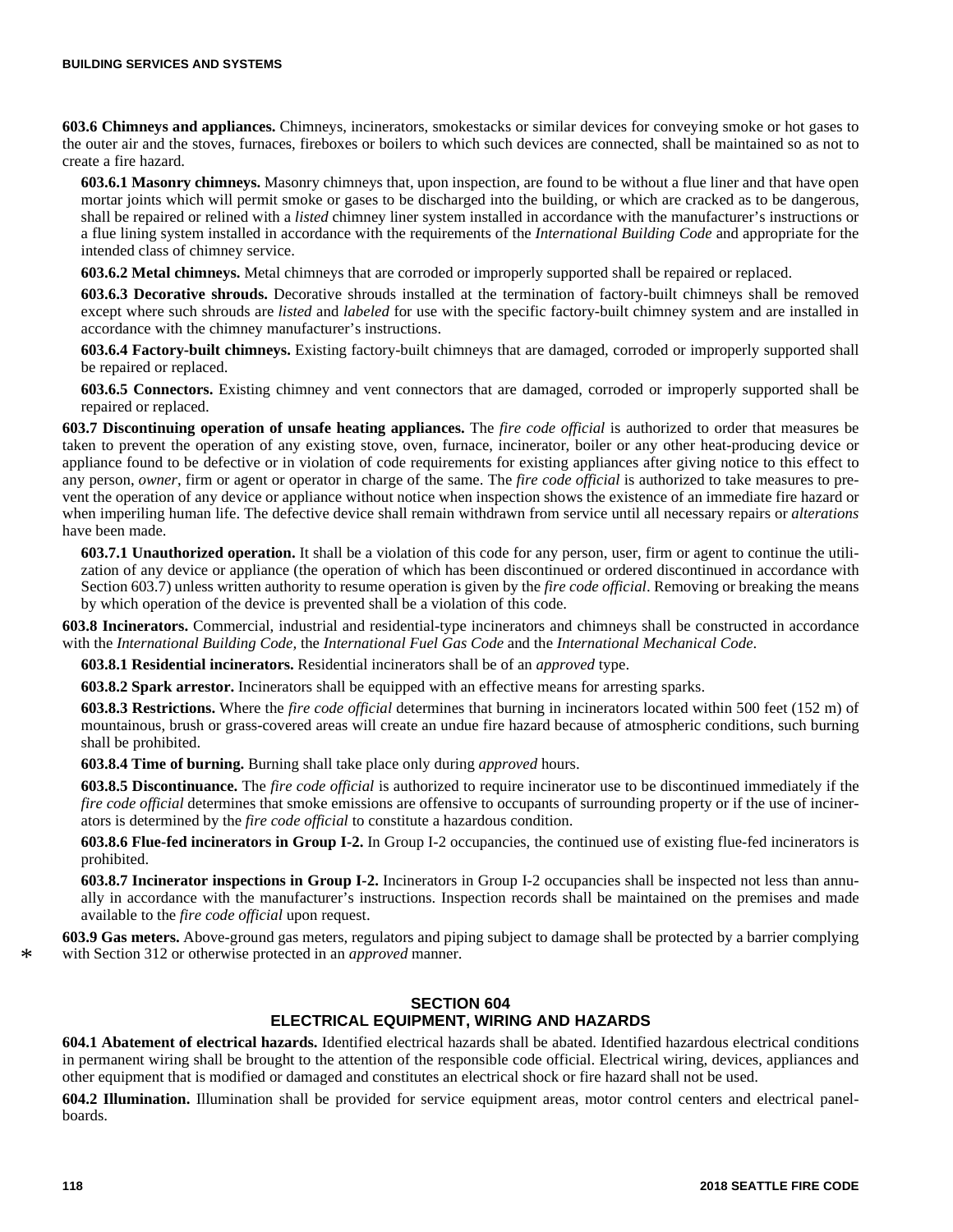**604.3 Working space and clearance.** A working space of not less than 30 inches (762 mm) in width, 36 inches (914 mm) in depth and 78 inches (1981 mm) in height shall be provided in front of electrical service equipment. Where the electrical service equipment is wider than 30 inches (762 mm), the working space shall be not less than the width of the equipment. Storage of materials shall not be located within the designated working space.

#### **Exceptions:**

- 1. Where other dimensions are required or allowed by NFPA 70.
- 2. Access openings into attics or under-floor areas that provide a minimum clear opening of 22 inches (559 mm) by 30 inches (762 mm).

**604.3.1 Labeling.** Doors into electrical control panel rooms shall be marked with a plainly visible and legible sign stating ELECTRICAL ROOM or similar approved wording. The disconnecting means for each service, feeder or branch circuit originating on a switchboard or panelboard shall be legibly and durably marked to indicate its purpose unless such purpose is clearly evident. Where buildings or structures are supplied by more than one power source, markings shall be provided at each service equipment location and at all interconnected electric power production sources identifying all electric power sources at the premises in accordance with NFPA 70.

**604.4 Multiplug adapters.** Multiplug adapters, such as cube adapters, unfused plug strips or any other device not complying with NFPA 70 shall be prohibited.

**604.4.1 Power tap design.** Relocatable power taps shall be of the polarized or grounded type, equipped with overcurrent protection, and shall be *listed* in accordance with UL 1363.

**604.4.2 Power supply.** Relocatable power taps shall be directly connected to a permanently installed receptacle.

**604.4.3 Installation.** Relocatable power tap cords shall not extend through walls, ceilings, floors, under doors or floor coverings, or be subject to environmental or physical damage.

**604.5 Extension cords.** Extension cords and flexible cords shall not be a substitute for permanent wiring and shall be listed and labeled in accordance with UL 817. Extension cords and flexible cords shall not be affixed to structures, extended through walls, ceilings or floors, or under doors or floor coverings, nor shall such cords be subject to environmental damage or physical impact. Extension cords shall be used only with portable appliances. Extension cords marked for indoor use shall not be used outdoors.

**604.5.1 Power supply.** Extension cords shall be plugged directly into an *approved* receptacle, power tap or multiplug adapter and, except for *approved* multiplug extension cords, shall serve only one portable appliance.

**604.5.2 Ampacity.** The ampacity of the extension cords shall be not less than the rated capacity of the portable appliance supplied by the cord.

**604.5.3 Maintenance.** Extension cords shall be maintained in good condition without splices, deterioration or damage.

**604.5.4 Grounding.** Extension cords shall be grounded where serving grounded portable appliances.

**604.6 Unapproved conditions.** Open junction boxes and open-wiring splices shall be prohibited. *Approved* covers shall be provided for all switch and electrical outlet boxes.

**604.7 Equipment and fixtures.** Electrical equipment and fixtures shall be tested and *listed* by an *approved* agency and installed and maintained in accordance with all instructions included as part of such listing.

**604.8 Electrical motors.** Electrical motors shall be maintained free from excessive accumulations of oil, dirt, waste and debris.

**604.9 Temporary wiring.** Temporary wiring for electrical power and lighting installations is allowed for a period not to exceed 90 days. Temporary wiring methods shall meet the applicable provisions of NFPA 70.

**Exception:** Temporary wiring for electrical power and lighting installations is allowed during periods of construction, remodeling, repair or demolition of buildings, structures, equipment or similar activities.

**604.9.1 Attachment to structures.** Temporary wiring attached to a structure shall be attached in an *approved* manner.

**604.10 Portable, electric space heaters.** Where not prohibited by other sections of this code, portable, electric space heaters shall be permitted to be used in all occupancies in accordance with Sections 604.10.1 through 604.10.5.

**604.10.1 Listed and labeled.** Only *listed* and *labeled* portable, electric space heaters shall be used.

**604.10.2 Power supply.** Portable, electric space heaters shall be plugged directly into an *approved* receptacle.

**604.10.3 Extension cords.** Portable, electric space heaters shall not be plugged into extension cords.

**604.10.4 Prohibited areas.** Portable, electric space heaters shall not be operated within 3 feet (914 mm) of any combustible materials. Portable, electric space heaters shall be operated only in locations for which they are *listed*.

**604.10.5 Group I-2 occupancies and ambulatory care facilities.** Where used in Group I-2 and ambulatory care facilities, portable, electric space heaters shall be limited to those having a heating element that cannot exceed a temperature of 212°F (100°C), and such heaters shall only be used in nonsleeping staff and employee areas.

**604.11 Abandoned wiring in plenums.** Abandoned cables in plenums that are able to be accessed without causing damage, or requiring demolition to the building, shall be tagged for future use or shall be removed.

\*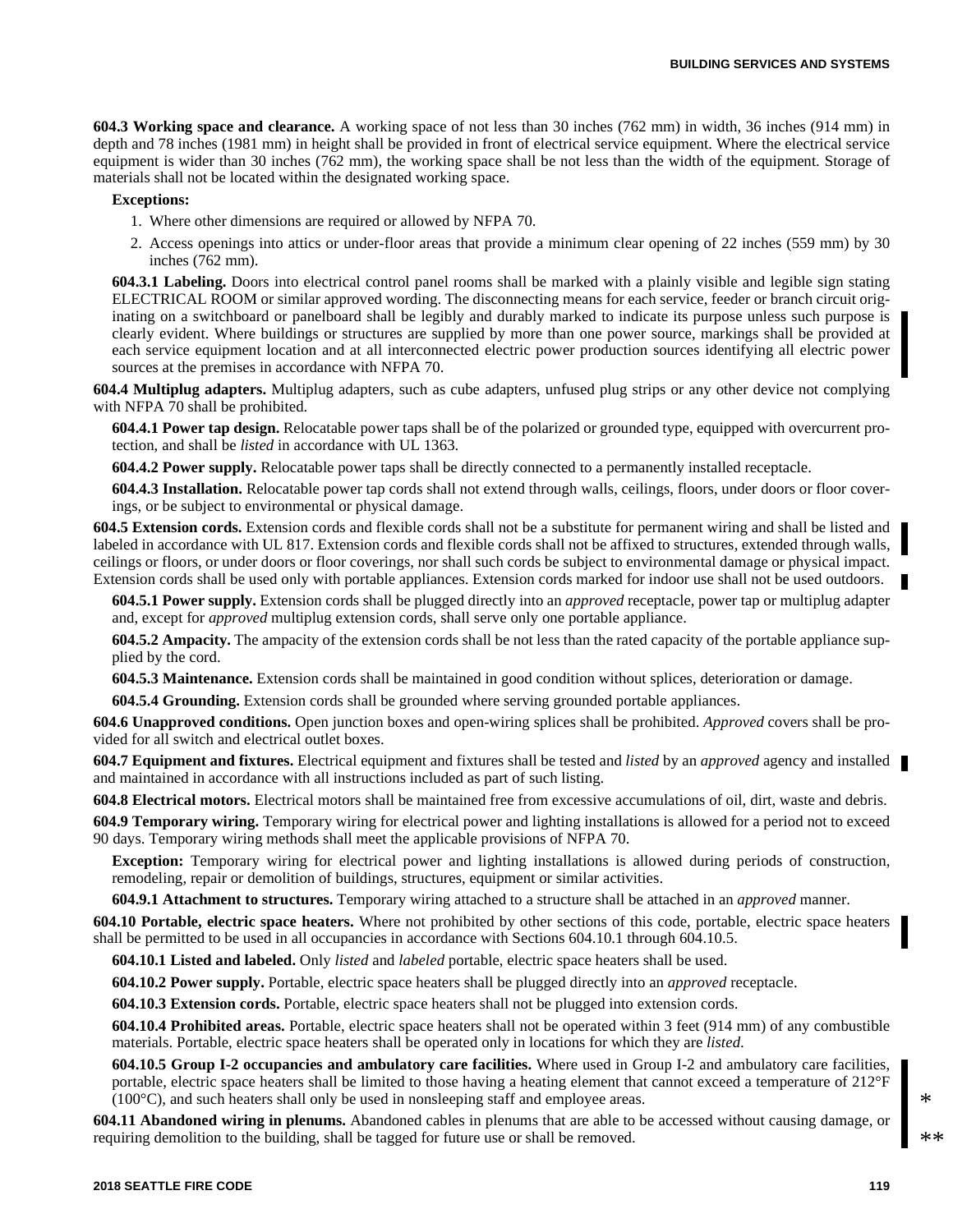# **SECTION 605 MECHANICAL REFRIGERATION**

**[M] 605.1 Scope.** Refrigeration systems shall be installed in accordance with the *International Mechanical Code*.

**605.1.1 Refrigerants other than ammonia.** Where a refrigerant other than ammonia is used, refrigeration systems and the buildings in which such systems are installed shall be in accordance with ASHRAE 15.

**[S][M] 605.1.2 Ammonia refrigeration.** Refrigeration systems using ammonia refrigerant and the buildings in which such systems are installed shall comply with ANSI/IIAR-2 for system design, ((and installation)) ILAR-6 for maintenance and inspection, and ANSI/IIAR-7 for operating procedures. Decommissioning of ammonia refrigeration systems shall comply with ANSI/IIAR-8, and engineering practices for existing ammonia refrigeration systems shall be in accordance with IIAR-9.

**[M] 605.2 Refrigerants.** The use and purity of new, recovered and reclaimed refrigerants shall be in accordance with the *International Mechanical Code*.

**[M] 605.3 Refrigerant classification.** Refrigerants shall be classified in accordance with the *International Mechanical Code.*

**[M] 605.4 Change in refrigerant type.** A change in the type of refrigerant in a refrigeration system shall be in accordance with the *International Mechanical Code*.

**605.5 Access.** Access to refrigeration systems having a refrigerant circuit containing more than 220 pounds (100 kg) of Group A1 or 30 pounds (14 kg) of any other group refrigerant shall be provided for the fire department at all times as required by the *fire code official*.

**605.6 Testing of equipment.** Refrigeration equipment and systems having a refrigerant circuit containing more than 220 pounds (100 kg) of Group A1 or 30 pounds (14 kg) of any other group refrigerant shall be subject to periodic testing in accordance with Section 605.6.1. Records of tests shall be maintained. Tests of emergency devices or systems required by this chapter shall be conducted by persons trained and qualified in refrigeration systems.

**605.6.1 Periodic testing.** The following emergency devices or systems shall be periodically tested in accordance with the manufacturer's instructions and as required by the *fire code official*.

- 1. Treatment and flaring systems.
- 2. Valves and appurtenances necessary to the operation of emergency refrigeration control boxes.
- 3. Fans and associated equipment intended to operate emergency ventilation systems.
- 4. Detection and alarm systems.

**605.7 Emergency signs.** Refrigeration units or systems having a refrigerant circuit containing more than 220 pounds (100 kg) of Group A1 or 30 pounds (14 kg) of any other group refrigerant shall be provided with *approved* emergency signs, charts and labels in accordance with NFPA 704. Hazard signs shall be in accordance with the *International Mechanical Code* for the classification of refrigerants listed therein.

**605.8 Refrigerant detection system.** Machinery rooms shall be provided with a refrigerant detector system with an audible and visible alarm. Where ammonia is used as the refrigerant, detection shall comply with ANSI/IIAR 2. For refrigerants other than ammonia, refrigerant detection shall comply with Section 605.8.1.

**605.8.1 Refrigerants other than ammonia.** A detector, or a sampling tube that draws air to a detector, shall be provided at an approved location where refrigerant from a leak is expected to accumulate. The system shall be designed to initiate audible and visible alarms inside of and outside each entrance to the refrigerating machinery room and transmit a signal to an approved location where the concentration of refrigerant detected exceeds the lesser of the following:

1. The corresponding TLV-TWA values shown in the *International Mechanical Code* for the refrigerant classification.

2. Twenty-five percent of the lower flammable limit (LFL).

Detection of a refrigerant concentration exceeding the upper detection limit or 25 percent of the lower flammable limit (LFL), whichever is lower, shall stop refrigerant equipment in the machinery room in accordance with Section 605.9.1.

**605.9 Remote controls.** Where flammable refrigerants are used and compliance with Section 1106 of the *International Mechanical Code* is required, remote control of the mechanical equipment and appliances located in the machinery room as required by Sections 605.9.1 and 605.9.2 shall be provided at an approved location immediately outside the machinery room and adjacent to its principal entrance.

**605.9.1 Refrigeration system emergency shutoff.** A clearly identified switch of the break-glass type or with an *approved* tamper-resistant cover shall provide off-only control of refrigerant compressors, refrigerant pumps and normally closed automatic refrigerant valves located in the machinery room. Additionally, this equipment shall be automatically shut off when the refrigerant vapor concentration in the machinery room exceeds the vapor detector's upper detection limit or 25 percent of the LEL, whichever is lower.

**605.9.2 Ventilation system.** A clearly identified switch of the break-glass type or with an approved tamper-resistant cover shall provide on-only control of the machinery room ventilation fans.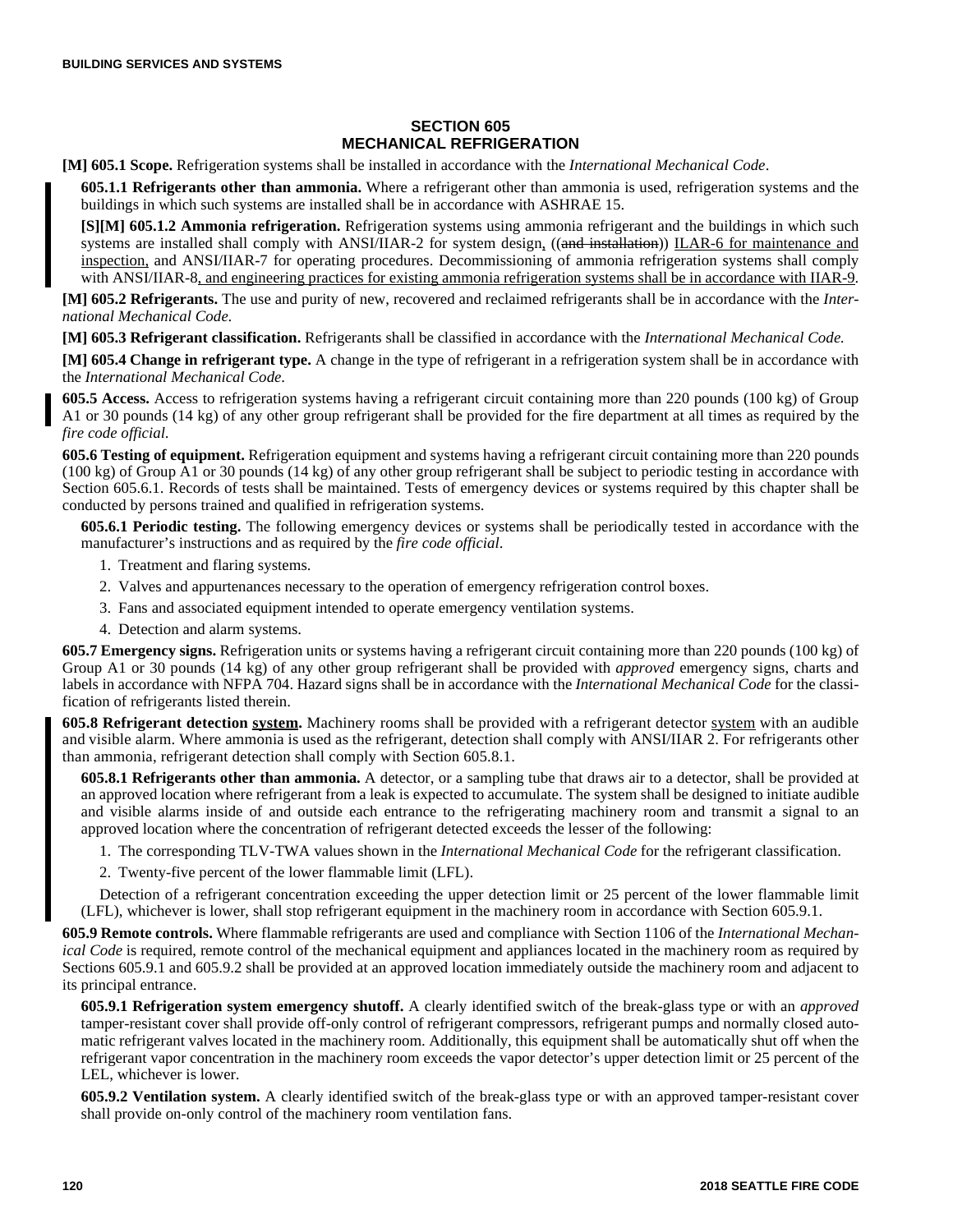**605.10 Emergency pressure control system.** Permanently installed refrigeration systems in machinery rooms containing more than 6.6 pounds (3 kg) of flammable, toxic or highly toxic refrigerant or ammonia shall be provided with an emergency pressure control system in accordance with Sections 605.10.1 and 605.10.2.

**605.10.1 Automatic crossover valves.** Each high- and intermediate-pressure zone in a refrigeration system shall be provided with a single automatic valve providing a crossover connection to a lower pressure zone. Automatic crossover valves shall comply with Sections 605.10.1.1 through 605.10.1.3.

**605.10.1.1 Overpressure limit set point.** Automatic crossover valves shall be arranged to automatically relieve excess system pressure to a lower pressure zone if the pressure in a high- or intermediate-pressure zone rises to within 90 percent of the set point for emergency pressure relief devices.

**605.10.1.2 Manual operation.** Where required by the *fire code official*, automatic crossover valves shall be capable of manual operation.

**605.10.1.3 System design pressure.** Refrigeration system zones that are connected to a higher pressure zone by an automatic crossover valve shall be designed to safely contain the maximum pressure that can be achieved by interconnection of the two zones.

**605.10.2 Automatic emergency stop.** An automatic emergency stop feature shall be provided in accordance with Sections 605.10.2.1 and 605.10.2.2.

**605.10.2.1 Operation of an automatic crossover valve.** Operation of an automatic crossover valve shall cause all compressors on the affected system to immediately stop. Dedicated pressure-sensing devices located immediately adjacent to crossover valves shall be permitted as a means for determining operation of a valve. To ensure that the automatic crossover valve system provides a redundant means of stopping compressors in an overpressure condition, high-pressure cutout sensors associated with compressors shall not be used as a basis for determining operation of a crossover valve.

**605.10.2.2 Overpressure in low-pressure zone.** The lowest pressure zone in a refrigeration system shall be provided with a dedicated means of determining a rise in system pressure to within 90 percent of the set point for emergency pressure relief devices. Activation of the overpressure sensing device shall cause all compressors on the affected system to immediately stop.

**605.11 Storage, use and handling.** Flammable and combustible materials shall not be stored in machinery rooms for refrigeration systems having a refrigerant circuit containing more than 220 pounds (100 kg) of Group A1 or 30 pounds (14 kg) of any other group refrigerant. Storage, use or handling of extra refrigerant or refrigerant oils shall be as required by Chapters 50, 53, 55 and 57.

**Exception:** This provision shall not apply to spare parts, tools and incidental materials necessary for the safe and proper operation and maintenance of the system.

**605.12 Discharge and termination of pressure relief and purge systems.** Pressure relief devices, fusible plugs and purge systems discharging to the atmosphere from refrigeration systems containing flammable, toxic or highly toxic refrigerants or ammonia shall comply with Sections 605.12.2 through 605.12.4.

**605.12.1 Fusible plugs and rupture members.** Discharge piping and devices connected to the discharge side of a fusible plug or rupture member shall have provisions to prevent plugging the pipe in the event the fusible plug or rupture member functions.

**605.12.2 Flammable refrigerants.** Systems containing more than 6.6 pounds (3 kg) of flammable refrigerants having a density equal to or greater than the density of air shall discharge vapor to the atmosphere only through an *approved* treatment system in accordance with Section 605.12.5 or a flaring system in accordance with Section 605.12.6. Systems containing more than 6.6 pounds (3 kg) of flammable refrigerants having a density less than the density of air shall be permitted to discharge vapor to the atmosphere provided that the point of discharge is located outside of the structure at not less than 15 feet (4572 mm) above the adjoining grade level and not less than 20 feet (6096 mm) from any window, ventilation opening or *exit*.

**605.12.3 Toxic and highly toxic refrigerants.** Systems containing more than 6.6 pounds (3 kg) of toxic or highly toxic refrigerants shall discharge vapor to the atmosphere only through an *approved* treatment system in accordance with Section 605.12.5 or a flaring system in accordance with Section 605.12.6.

**[S] 605.12.4 Ammonia refrigerant.** Systems containing more than 6.6 pounds (3 kg) of ammonia refrigerant shall discharge vapor to the atmosphere in accordance with one of the following methods:

- 1. Directly to atmosphere where the *fire code official* determines, on review of an ((engineering)) analysis prepared in accordance with Section 104.7.2, that a  $((\text{fire}))$  health  $((\text{or environmental}))$  hazard would not result from atmospheric discharge of ammonia.
- 2. Through an *approved* treatment system in accordance with Section 605.12.5.
- 3. Through a flaring system in accordance with Section 605.12.6.
- 4. Through an *approved* ammonia diffusion system in accordance with Section 605.12.7.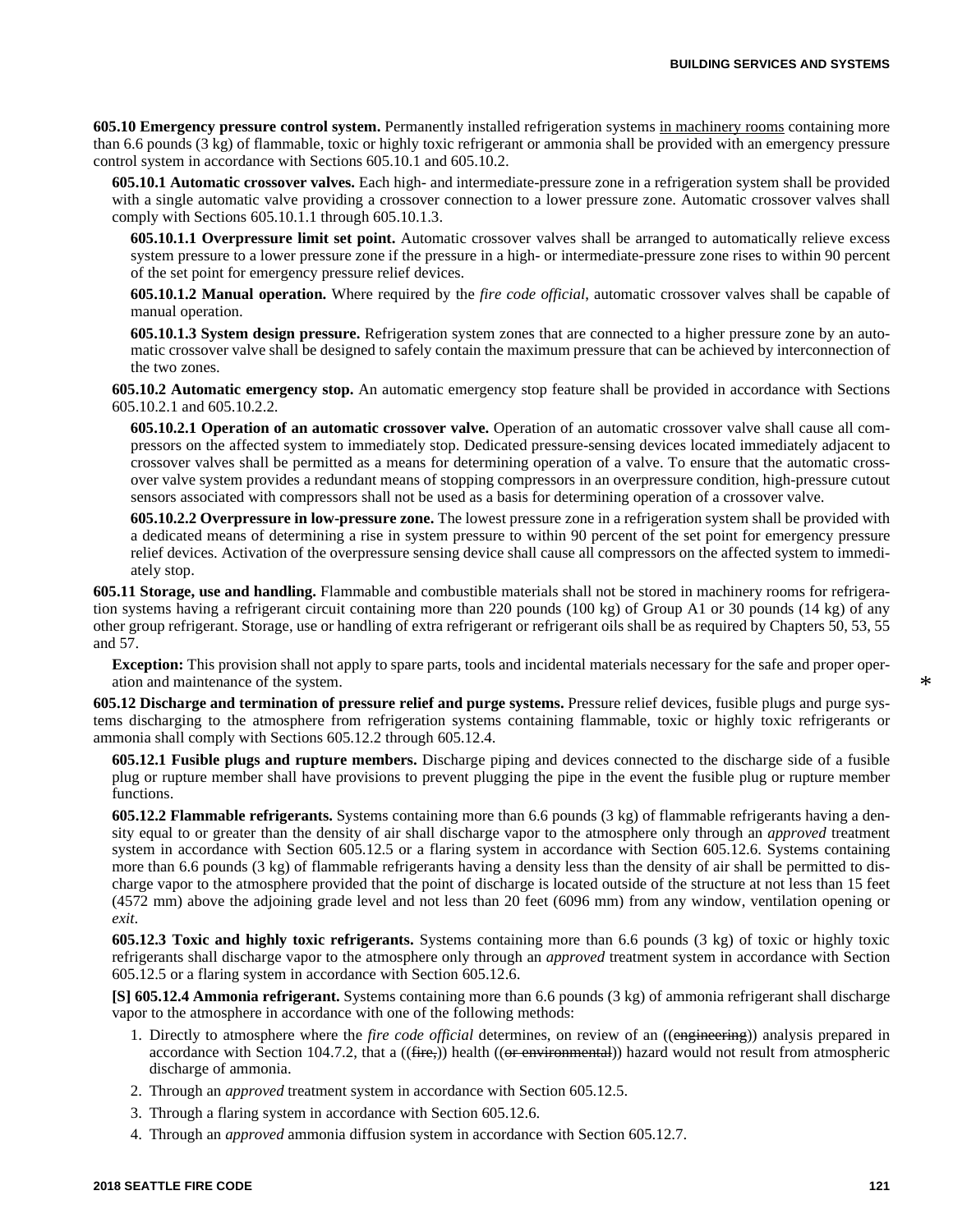### 5. By other *approved* means.

**Exception:** Ammonia/water absorption systems containing less than 22 pounds (10 kg) of ammonia and for which the ammonia circuit is located entirely outdoors.

**605.12.5 Treatment systems.** Treatment systems shall be designed to reduce the allowable discharge concentration of the refrigerant gas to not more than 50 percent of the IDLH at the point of exhaust. Treatment systems shall be in accordance with Chapter 60.

**605.12.6 Flaring systems.** Flaring systems for incineration of flammable refrigerants shall be designed to incinerate the entire discharge. The products of refrigerant incineration shall not pose health or environmental hazards. Incineration shall be automatic upon initiation of discharge, shall be designed to prevent blowback and shall not expose structures or materials to threat of fire. Standby fuel, such as LP-gas, and standby power shall have the capacity to operate for one and one-half the required time for complete incineration of refrigerant in the system. Standby electrical power, where required to complete the incineration process, shall be in accordance with Section 1203.

**605.12.7 Ammonia diffusion systems.** Ammonia diffusion systems shall include a tank containing 1 gallon of water for each pound of ammonia (8.3 L of water for each 1 kg of ammonia) that will be released in 1 hour from the largest relief device connected to the discharge pipe. The water shall be prevented from freezing. The discharge pipe from the pressure relief device shall distribute ammonia in the bottom of the tank, but not lower than 33 feet (10 058 mm) below the maximum liquid level. The tank shall contain the volume of water and ammonia without overflowing.

**605.13 Mechanical ventilation exhaust.** Exhaust from mechanical ventilation systems serving refrigeration machinery rooms containing flammable, toxic or highly toxic refrigerants, other than ammonia, capable of exceeding 25 percent of the LFL or 50 percent of the IDLH shall be equipped with *approved* treatment systems to reduce the discharge concentrations to those values or lower.

**Exception:** Refrigeration systems containing Group A2L complying with Section 605.17.

**605.14 Notification of refrigerant discharges.** The *fire code official* shall be notified immediately when a discharge becomes reportable under state, federal or local regulations in accordance with Section 5003.3.1.

**605.15 Records.** A record of refrigerant quantities brought into and removed from the premises shall be maintained.

**[M] 605.16 Electrical equipment.** Where *refrigerant* of Groups A2, A3, B2 and B3, as defined in the *International Mechanical Code,* are used, refrigeration machinery rooms shall conform to the Class I, Division 2 hazardous location classification requirements of NFPA 70.

### **Exceptions:**

- 1. Ammonia machinery rooms that are provided with ventilation in accordance with Section 1106.3 of the *International Mechanical Code*.
- 2. Machinery rooms for systems containing Group A2L *refrigerants* that are provided with ventilation in accordance with Section 605.17.

**[M] 605.17 Special requirements for Group A2L refrigerant machinery rooms.** Machinery rooms with systems containing Group A2L refrigerants shall comply with Sections 605.17.1 through 605.17.3.

**Exception:** Machinery rooms conforming to the Class I, Division 2 hazardous location classification requirements of NFPA 70.

**[M+S] 605.17.1 ((Refrigerant detection system)) Ventilation system activation.** ((The machinery room)) Ventilation shall be ((provided with a)) activated by the refrigerant detection system in the machinery room. ((The refrigerant detection system)) Refrigerant detection shall be in accordance with Section 605.8 and all of the following:

- 1. The detectors shall activate at or below a refrigerant concentration of 25 percent of the LFL.
- 2. Upon activation, the detection system shall activate the emergency ventilation system in Section 605.17.2.

3. The detection, signaling and control circuits shall be supervised.

**[M] 605.17.2 Emergency ventilation system.** An emergency ventilation system shall be provided at the minimum exhaust rate specified in ASHRAE 15 or Table 605.17.2. Shut down of the emergency ventilation system shall be by manual means.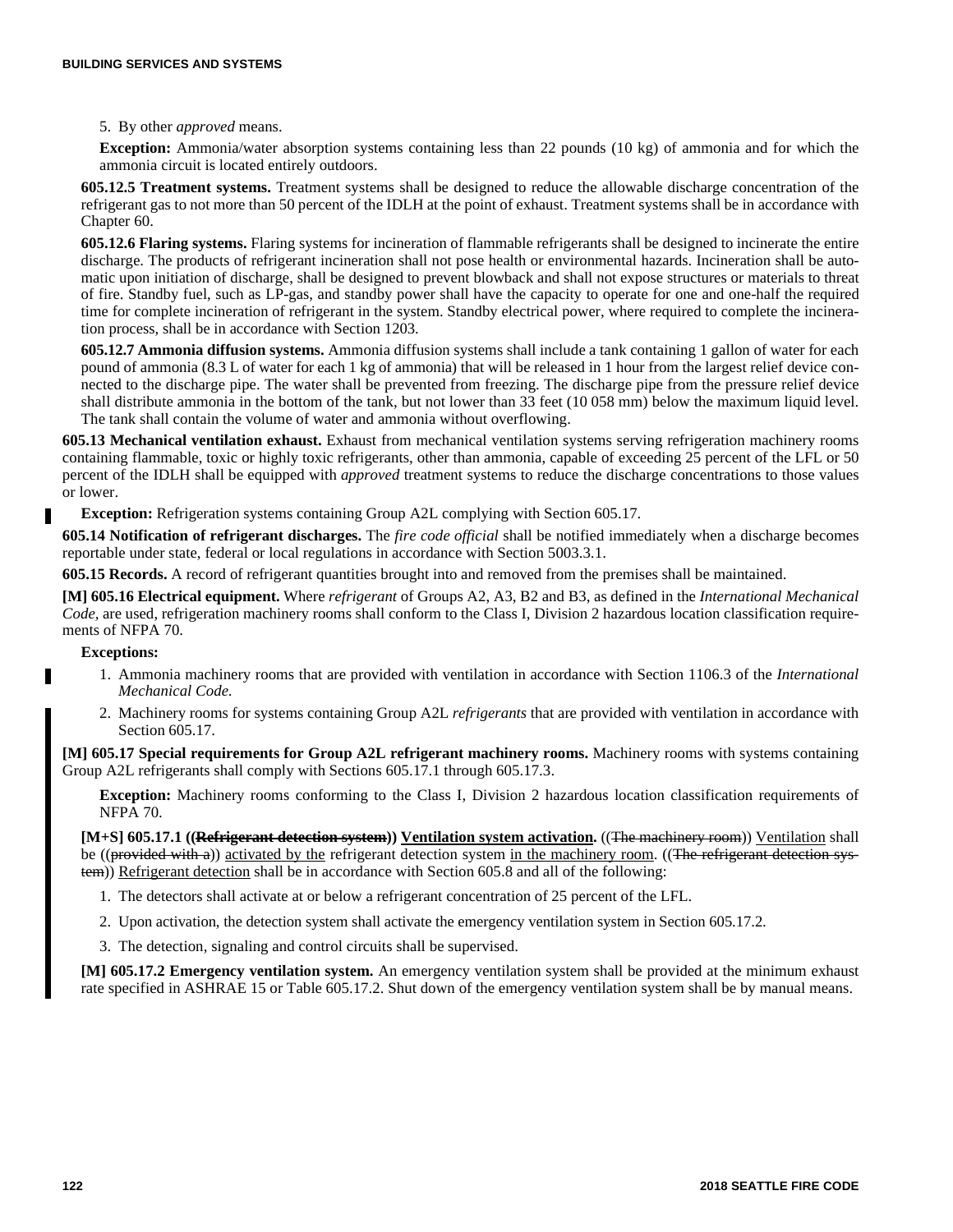# **MINIMUM EXHAUST RATE REFRIGERANT Q (m<sup>3</sup> /sec) Q (cfm)** R32  $\vert$  15.4  $\vert$  32,600 R143a 28,700 R444A **6.46** 13,700 R444B  $10.6$  22,400 R445A **16,600** R446A 23.9  $\begin{array}{|c|c|c|c|c|c|c|c|c|} \hline \text{R446A} & & & 50,700\ \hline \end{array}$ R447A 23.8  $\vert$  23.8  $\vert$  50,400  $R451A$  15,000 R451B 15,000 R1234yf 16,600  $R1234\text{ze}(E)$  12,600

**TABLE [M] 605.17.2**

**[M] 605.17.3 Emergency ventilation system discharge.** The point of discharge to the atmosphere shall be located outside of the structure at not less than 15 feet (4572 mm) above the adjoining grade level and not less than 20 feet (6096 mm) from any window, ventilation opening or exit.

**[S] 605.18 Standby power.** Where mechanical ventilation, treatment systems, temperature control, alarm, detection, or other electrically operated systems are required, such systems shall be provided with legally required standby power.

**Exception:** Legally required standby power is not required where an approved fail-safe engineered system is installed.

## **SECTION 606 ELEVATOR OPERATION, MAINTENANCE AND FIRE SERVICE KEYS**

**[S] 606.1 Emergency operation.** Existing elevators with a travel distance of 25 feet (7620 mm) or more shall comply with the requirements in Chapter 11. New elevators shall be provided with Phase I emergency recall operation and Phase II emergency in-car operation in accordance with ASME A17.1/CSA B44 and the *International Building Code.*

**606.2 Standby power.** In buildings and structures where standby power is required or furnished to operate an elevator, standby power shall be provided in accordance with Section 1203. Operation of the system shall be in accordance with Sections 606.2.1 through 606.2.4.

**606.2.1 Manual transfer.** Standby power shall be manually transferable to all elevators in each bank.

**606.2.2 One elevator.** Where only one elevator is installed, the elevator shall automatically transfer to standby power within 60 seconds after failure of normal power.

**606.2.3 Two or more elevators.** Where two or more elevators are controlled by a common operating system, all elevators shall automatically transfer to standby power within 60 seconds after failure of normal power where the standby power source is of sufficient capacity to operate all elevators at the same time. Where the standby power source is not of sufficient capacity to operate all elevators at the same time, all elevators shall transfer to standby power in sequence, return to the designated landing and disconnect from the standby power source. After all elevators have been returned to the designated level, not less than one elevator shall remain operable from the standby power source.

**606.2.4 Machine room ventilation.** Where standby power is connected to elevators, the machine room ventilation or air conditioning shall be connected to the standby power source.

**[BE] 606.3 Emergency signs.** An *approved* pictorial sign of a standardized design shall be posted adjacent to each elevator call station on all floors instructing occupants to use the exit stairways and not to use the elevators in case of fire. The sign shall read: IN FIRE EMERGENCY, DO NOT USE ELEVATOR. USE EXIT STAIRS.

### **Exceptions:**

- 1. The emergency sign shall not be required for elevators that are part of an accessible *means of egress* complying with Section 1009.4.
- 2. The emergency sign shall not be required for elevators that are used for occupant self-evacuation in accordance with Section ((3008)) 403.6.2 of the *International Building Code*.

**606.4 Fire service access elevator lobbies.** Where fire service access elevators are required by Section ((3007)) 403.6.1 of the *International Building Code*, fire service access elevator lobbies shall be maintained free of storage and furniture.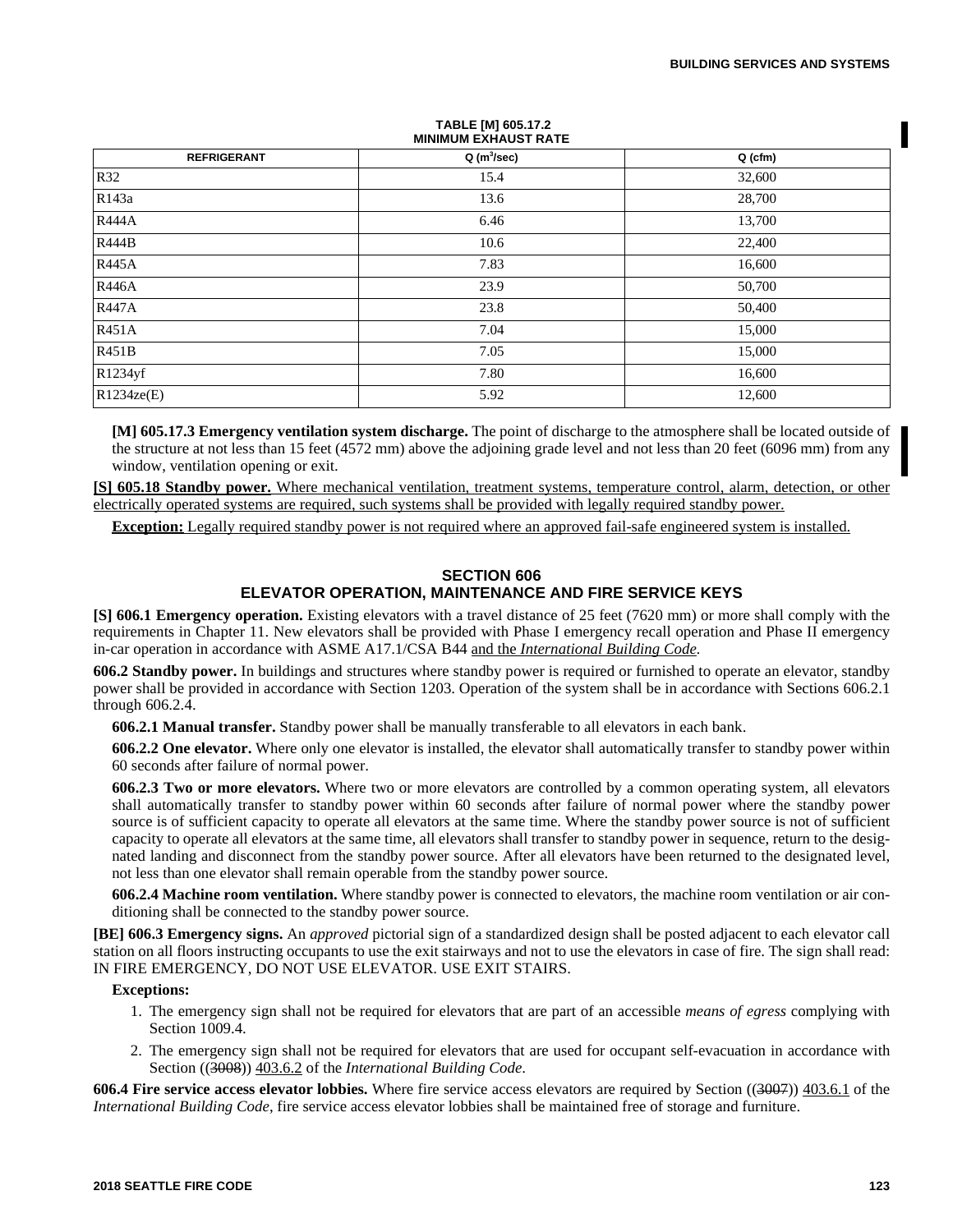**606.5 Occupant evacuation elevator lobbies.** Where occupant evacuation elevators are provided in accordance with Section ((3008)) 403.6.2 of the *International Building Code*, occupant evacuation elevator lobbies shall be maintained free of storage and furniture.

**606.6 Water protection of hoistway enclosures.** Methods to prevent water from infiltrating into a hoistway enclosure required by Section ((3007.3)) 403.6.1.2 and Section ((3008.3)) 403.6.2.4 of the *International Building Code* shall be maintained.

**[S] 606.7 Elevator key location.** Keys for the elevator car doors and fire-fighter service keys shall be kept in an ((*approved* location for immediate use by the fire department)) access key box in accordance with Section 506.1.1.

**[S] 606.8 Standardized fire service elevator keys.** Buildings with elevators equipped with Phase I emergency recall, Phase II emergency in-car operation, or a fire service access elevator shall be equipped to operate with a standardized fire service elevator key approved by the *fire code official*.

**((Exception:** The owner shall be permitted to place the building's nonstandardized fire service elevator keys in a key box installed in accordance with Section 506.1.2.)

**606.8.1 Requirements for standardized fire service elevator keys.** Standardized fire service elevator keys shall comply with all of the following:

- 1. All fire service elevator keys within the jurisdiction shall be uniform and specific for the jurisdiction.Keys shall be cut to a uniform key code.
- 2. Fire service elevator keys shall be of a patent-protected design to prevent unauthorized duplication.
- 3. Fire service elevator keys shall be factory restricted by the manufacturer to prevent the unauthorized distribution of key blanks. Uncut key blanks shall not be permitted to leave the factory.
- 4. Fire service elevator keys subject to these rules shall be engraved with the words "DO NOT DUPLICATE."

**606.8.2 Access to standardized fire service keys.** Access to standardized fire service elevator keys shall be restricted to the following:

- 1. Elevator owners or their authorized agents.
- 2. Elevator contractors.
- 3. Elevator inspectors of the jurisdiction.
- 4. *Fire code officials* of the jurisdiction.
- 5. The fire department and other emergency response agencies designated by the *fire code official*.

**606.8.3 Duplication or distribution of keys.** A person shall not duplicate a standardized fire service elevator key or issue, give, or sell a duplicated key unless in accordance with this code.

**606.8.4 Responsibility to provide keys.** The building owner shall provide up to three standardized fire service elevator keys where required by the *fire code official*, upon installation of a standardized fire service key switch or switches in the building.

## **SECTION 607 COMMERCIAL KITCHEN HOODS**

**[M] 607.1 General.** Commercial kitchen exhaust hoods shall comply with the requirements of the *International Mechanical Code.*

**[W][S][M] 607.2 Where required.** A Type I hood shall be installed at or above all commercial cooking appliances and domestic cooking appliances used for commercial purposes that produce grease-laden vapors.

#### **Exceptions:**

\*

- 1. Factory-built commercial exhaust hoods that are listed and labeled in accordance with UL 710, and installed in accordance with Section 304.1 of the *International Mechanical Code*, shall not be required to comply with Sections 507.1.5, 507.2.3, 507.2.5, 507.2.8, 507.3.1, 507.3.3, 507.4 and 507.5 of the *International Mechanical Code*.
- 2. Factory-built commercial cooking recirculating systems that are listed and labeled in accordance with UL 710B, and installed in accordance with Section 304.1 of the *International Mechanical Code*, shall not be required to comply with Sections 507.1.5, 507.2.3, 507.2.5, 507.2.8, 507.3.1, 507.3.3, 507.4 and 507.5 of the *International Mechanical Code*. Spaces in which such systems are located shall be considered to be kitchens and shall be ventilated in accordance with Table 403.3.1.1 of the *International Mechanical Code*. The kitchen exhaust system shall discharge in accordance with Section 501.3.1, item 3 of the *International Mechanical Code.* For the purpose of determining the floor area required to be ventilated, each individual appliance shall be considered as occupying not less than 100 square feet  $(9.3 \text{ m}^2)$ .
- 3. Where cooking appliances are equipped with integral down-draft exhaust systems and such appliances and exhaust systems are listed and labeled for the application in accordance with NFPA 96, a hood shall not be required at or above them.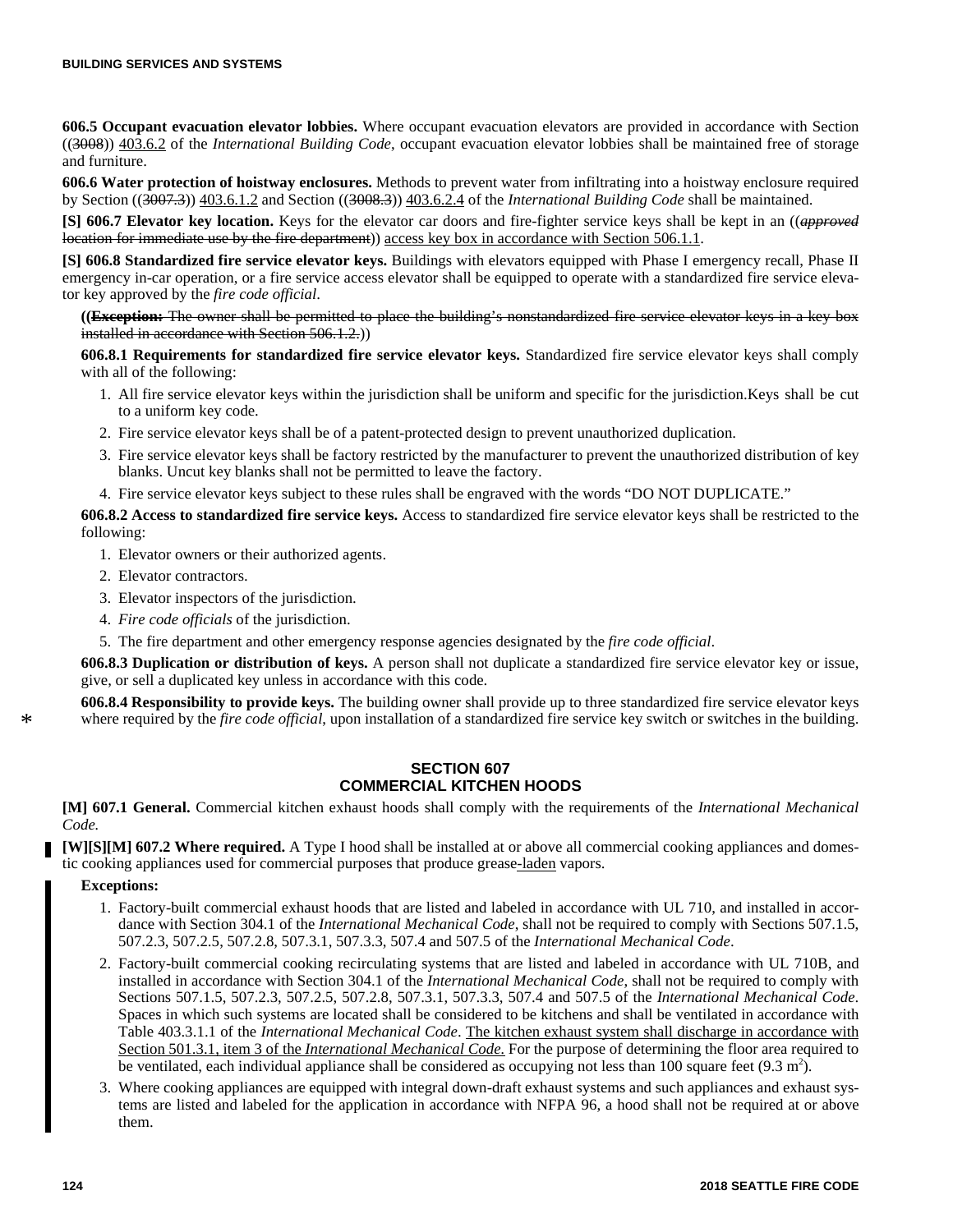- 4. A Type I hood shall not be required for an electric cooking appliance where an approved testing agency provides documentation that the appliance effluent contains  $5 \text{ mg/m}^3$  or less of grease when tested at an exhaust flow rate of 500 cfm  $(0.236 \text{ m}^3/\text{s})$  in accordance with UL 710B.
- 5. A Type I hood shall not be required in an R-2 type occupancy with not more than 16 residents.

607.2.1 Domestic cooking appliances used for commercial purposes. Domestic cooking appliances utilized for commercial purposes shall be provided with Type I, Type II or residential hoods as required for the type of appliances and processes in accordance with Table 607.2.1 or Sections 507.2 and 507.3 of the International Mechanical Code.

| <b>TABLE 607.2.1</b>                                                                                |
|-----------------------------------------------------------------------------------------------------|
| TYPE OF HOOD REQUIRED FOR DOMESTIC COOKING APPLIANCES IN THE FOLLOWING SPACES <sup>&amp;&amp;</sup> |

| <b>TYPE OF SPACE</b>                 | <b>TYPE OF COOKING</b>                         | <b>TYPE OF HOOD</b>                                                                         |
|--------------------------------------|------------------------------------------------|---------------------------------------------------------------------------------------------|
| Church                               | . Boiling, steaming and warming precooked food | Residential hood <sup><math>\epsilon</math></sup> or Type II hood                           |
|                                      | 2. Roasting, pan frying and deep frying        | Type I hood                                                                                 |
| Community or party room in apartment | . Boiling, steaming and warming precooked food | Residential hood <sup><math>\epsilon</math></sup> or Type II hood <sup><math>d</math></sup> |
| and condominium                      | 2. Roasting, pan frying and deep frying        | Type I hood                                                                                 |
| Day care                             | Boiling, steaming and warming precooked food   | Residential hood <sup><math>\epsilon</math></sup> or Type II hood <sup><math>d</math></sup> |
|                                      | 2. Roasting, pan frying and deep frying        | Type I hood                                                                                 |
| Dormitory, assisted living facility, | Boiling, steaming and warming precooked food   | Residential hood <sup><math>\epsilon</math></sup> or Type II hood                           |
| nursing home                         | 2. Roasting, pan frying and deep frying        | Type I hood                                                                                 |
| Office lunch room                    | . Boiling, steaming and warming precooked food | Residential hood <sup>c</sup> or Type II hood <sup>d</sup>                                  |
|                                      | 2. Roasting, pan frying and deep frying        | Type I hood                                                                                 |

a. Commercial cooking appliances shall comply with Section 507.2 of the *International Mechanical Code.*

b. Requirements in this table apply to electric or gas fuel appliances only. Solid fuel appliances or charbroilers require Type I hoods.

c. Residential hood shall ventilate to the outside.

d. Type II hood required when more than one appliance is used.

**[W][S] 607.3 Operations and maintenance.** Commercial cooking systems shall be operated and maintained in accordance with Sections 607.3.1 through 607.3.4 and Chapter 11 of NFPA 96.

**607.3.1 Ventilation system.** The ventilation system in connection with hoods shall be operated at the required rate of air movement, and grease filters listed and labeled in accordance with UL 1046 shall be in place where equipment under a kitchen grease hood is used.

**607.3.2 Grease extractors.** Where grease extractors are installed, they shall be operated when the commercial-type cooking equipment is used.

**607.3.3 Cleaning.** Hoods, grease-removal devices, fans, ducts and other appurtenances shall be cleaned at intervals as required by Sections 607.3.3.1 through 607.3.3.3.

**607.3.3.1 Inspection.** Hoods, grease-removal devices, fans, ducts and other appurtenances shall be inspected at intervals specified in Table 607.3.3.1 or as *approved* by the *fire code official.* Inspections shall be completed by qualified individuals.

| <b>COMMERCIAL COORING STSTEM INSPECTION FREQUENCT</b>                                                        |                                |  |
|--------------------------------------------------------------------------------------------------------------|--------------------------------|--|
| <b>ITYPE OF COOKING OPERATIONS</b>                                                                           | <b>FREQUENCY OF INSPECTION</b> |  |
| High-volume cooking operations such as 24-hour cooking, charbroiling or wok<br>cooking                       | 3 months                       |  |
| Low-volume cooking operations such as places of religious worship, seasonal<br>businesses and senior centers | 12 months                      |  |
| Cooking operations utilizing solid fuel-burning cooking appliances                                           | month                          |  |
| All other cooking operations                                                                                 | 6 months                       |  |

**TABLE 607.3.3.1 COMMERCIAL COOKING SYSTEM INSPECTION FREQUENCY**

**607.3.3.2 Grease accumulation.** If during the inspection it is found that hoods, grease-removal devices, fans, ducts or other appurtenances have an accumulation of grease, such components shall be cleaned in accordance with ANSI/IKECA C10.

**607.3.3.3 Records.** Records for inspections shall state the individual and company performing the inspection, a description of the inspection and when the inspection took place. Records for cleanings shall state the individual and company performing the cleaning and when the cleaning took place. Such records shall be completed after each inspection or cleaning and maintained.